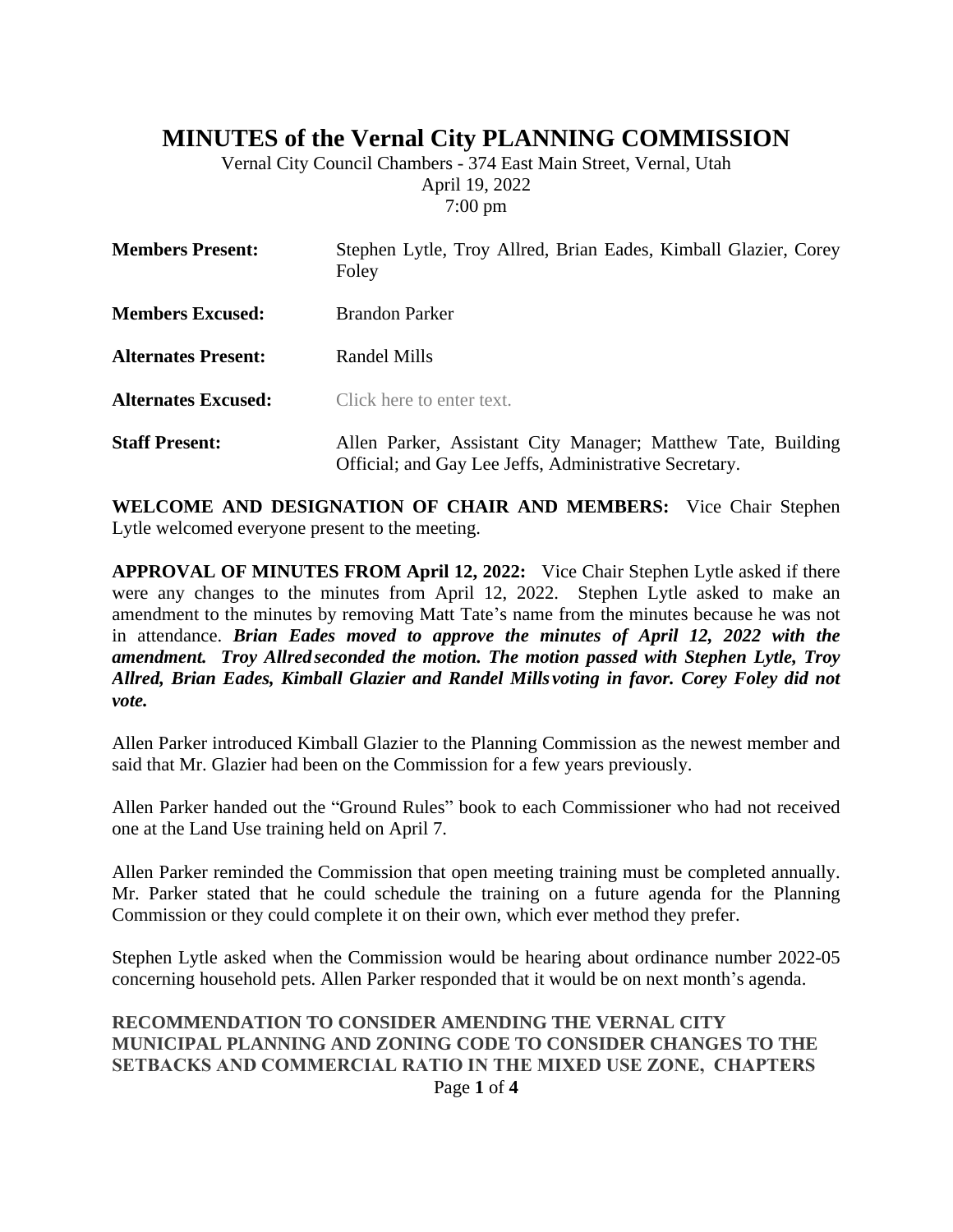**16.04 – DEFINITIONS AND CHAPTER 16.45 – MIXED USE ZONE, ORDINANCE NO. 2022-06.**

Allen Parker explained that a Mixed Use zone straddles the line between commercial and the R-4 high density residential use. It is focused on residential and has a number of other commercial and retail uses that go along with it as well. Mr. Parker stated that he would like to change the lot coverage requirements and change the density on the lot. The proposal is to reduce the initial minimum amount of square footage per parcel per dwelling unit from the original six thousand five hundred (6,500) square feet, which matches the City's R-4 zone, to four thousand (4,000) square feet. Any additional unit would require an additional eight (800) square feet. The next change would be to change lot coverage from seventy-five (75) percent to eighty-five (85) percent of the lot that can be covered with structure. The change will significantly increase the density in those zones. This amendment will not change the landscaping and parking requirements. It is the burden of the developer to fit everything onto the lot. The height restriction will stay the same at sixty (60) feet.

Stephen Lytle opened the public hearing to receive comment from the public. There being no public comment, Stephen Lytle closed the public hearing.

Brian Eades asked what the recourse is for a developer if they are unable to put landscaping on the lot size. Mr. Parker explained that it is still required and the developer will need more square footage if they are unable to landscape within the square footage that they have to meet the requirement.

*Brian Eades motioned to forward a positive recommendation to the City Council to amend the Vernal City Municipal Planning and Zoning Code to consider changes to the setbacks and commercial ratio in the mixed use zone, Chapters 16.04 – Definitions and Chapter 16.45 – Mixed Use zone, Ordinance No. 2022-06. Kimball Glazier seconded the motion. The motion passed with Stephen Lytle, Troy Allred, Brian Eades, Kimball Glazier and Randel Mills voting in favor. Corey Foley did not vote.*

**RECOMMENDATION TO CONSIDER A REZONE REQUEST FROM ZIONS BANK AND VERNAL CITY FOR PROPERTY LOCATED AT 84 SOUTH 100 WEST, VERNAL, UTAH TO REZONE FROM C-2 COMMERCIAL ZONE TO MX MIXED USE ZONE – 2022-007-REZ**

Allen Parker explained that this is a request to rezone a property located at 84 South 100 West. The property is currently a C-2 zone. The request is to change from a C-2 zone to an MX zone. The parcel that is almost entirely covered by the proposed rezone is .37 acres. The area of the map that will be changed will be slightly larger than the .37 acres. Vernal City is the applicant along with Zion's Bank. The adjoining properties of this particular parcel are all C-2. This will be the first MX zone in the City. This request is in the Mixed Use area of the General Plan and is not considered "spot zoning. This meets all the requirements of the Vernal City Code to make the modification. The character of the surrounding property is in keeping with what we are seeing there. Brian Eades asked for a list of what constitutes a C-2 use. Does it include things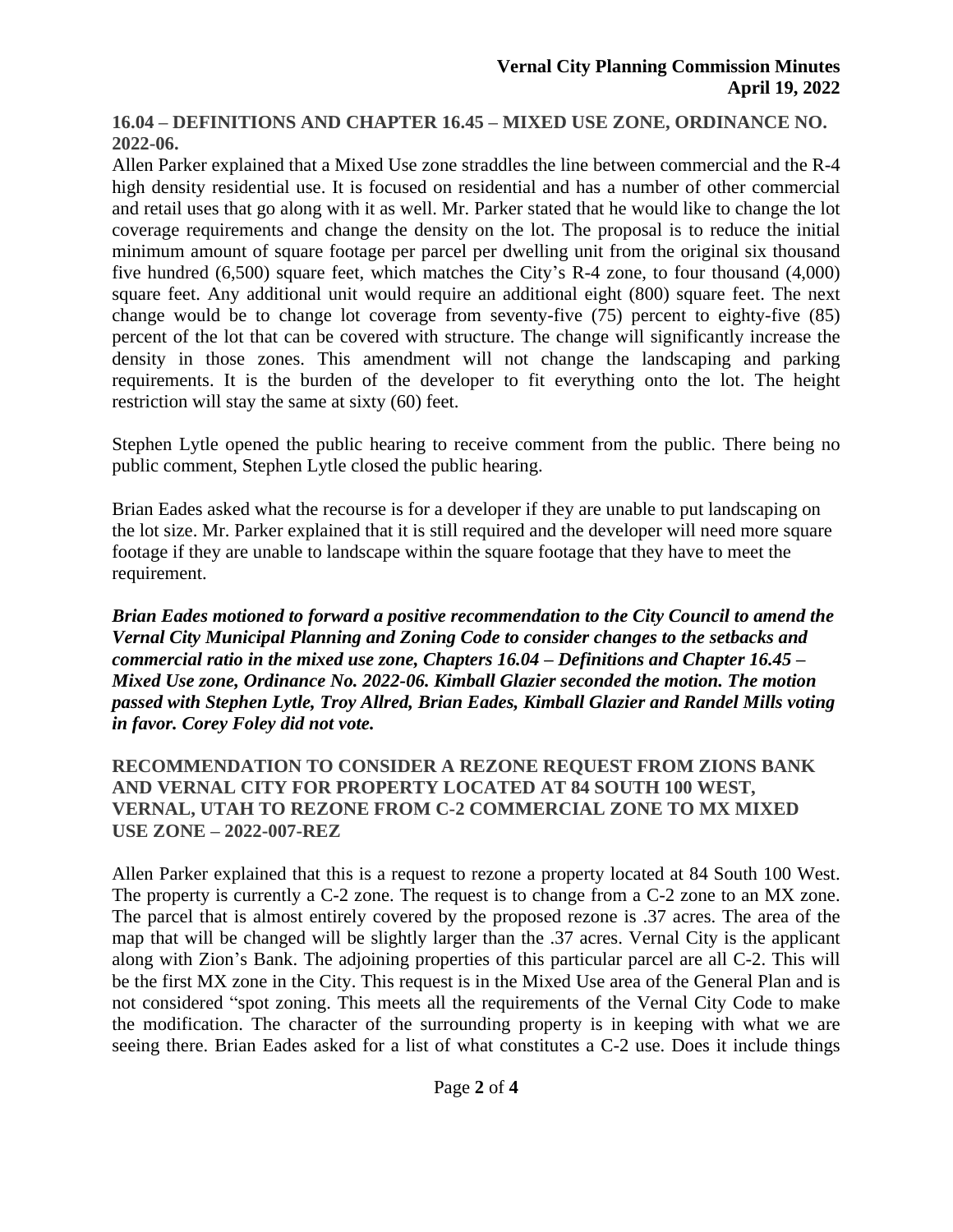## **Vernal City Planning Commission Minutes April 19, 2022**

like a tattoo parlor and auto repair shops? Mr. Parker answered that those businesses are allowed in those zones. Mr. Parker mentioned that the CC-1 Central Commercial zone has no front or rear setbacks which is a typical downtown zone where the approach reaches the sidewalk. The C-2 zone has a thirty (30) foot front setback with a twenty (20) foot side setback, which is more oriented towards a general commercial environment rather than a downtown commercial environment. Kimball Glazier asked why the City would like to change to a Mixed Use zone. Mr. Parker explained that the idea is to bring higher intensity uses and more people into the downtown corridor. The MX zone is designed specifically to facilitate that sort of development. Mr. Glazier asked if the City was making the zone change for this area because someone wants to develop that area or because they would like to encourage the development. Mr. Parker answered that the City is proactively partnering with developers to try to incentivize development in the downtown core. To see if the City can redevelop the downtown the City has offered an incentive package to all of the downtown businesses for façade improvements. The City has a good idea of what is going to go on the lot that is being rezoned. Randel Mills asked what other development could go on that lot. Mr. Parker explained that if the lot remained C-2, then up to fifty (50) percent of the structure could be residential and the remaining could be general commercial with no height restriction and more restrictive setbacks. The MX zone is more restrictive with what types of businesses are allowed. A lot of the higher intensity uses are not allowed in the MX zone, but restaurants, retail and offices spaces are allowed in the MX zone. Mr. Eades asked how far the MX zone reaches. Mr. Parker stated that so far it is based off of requests like the one before the Commission, but the General Plan shows areas that could accommodate an MX zone. Mr. Eades wondered why the City does not change the commercial area zone now so that there are not a lot of new incompatible businesses for future growth. Mr. Parker stated that some of it has to do with the tradition within the City as to the way they approaches rezones and large block rezones that are not solicited by the people that own property within those zones are something the City has not done in the past. The City is taking a more incremental approach Kimball Glazier commented that the idea is to help the blending of commercial to residential. Mr. Parker stated that it is and that it is also in part to help the City to get more people living in the downtown core. One of the things that, from an economic development perspective, really facilitates the success of a downtown is having people live in that downtown.

Stephen Lytle opened the public hearing to receive comment from the public.

Vance Norton. 550 West 1100 South, asked what the setbacks would be for Mixed Use on that lot for the proposed building. Mr. Parker answered that it would be five (5) feet. Mr. Norton's concern is how many tenants would it house and how much parking would be allotted. Mr. Parker explained that 1.5 parking spaces per dwelling unit is the adopted standard. It is an issue with parking and one that has been looked at carefully. The City has asked the developers of the lot how they would handle parking and they have a pretty successful mode. A lot of the parking can be accomplished with a garage or with covered parking along the perimeter of the structure. The majority of parking required by code would be absorbed on the parcel. With the new parking lot the City is building behind the lot it will be able to absorb some of the parking and there is a special assessment area of the new proposed parking lot that the adjoining property owners will